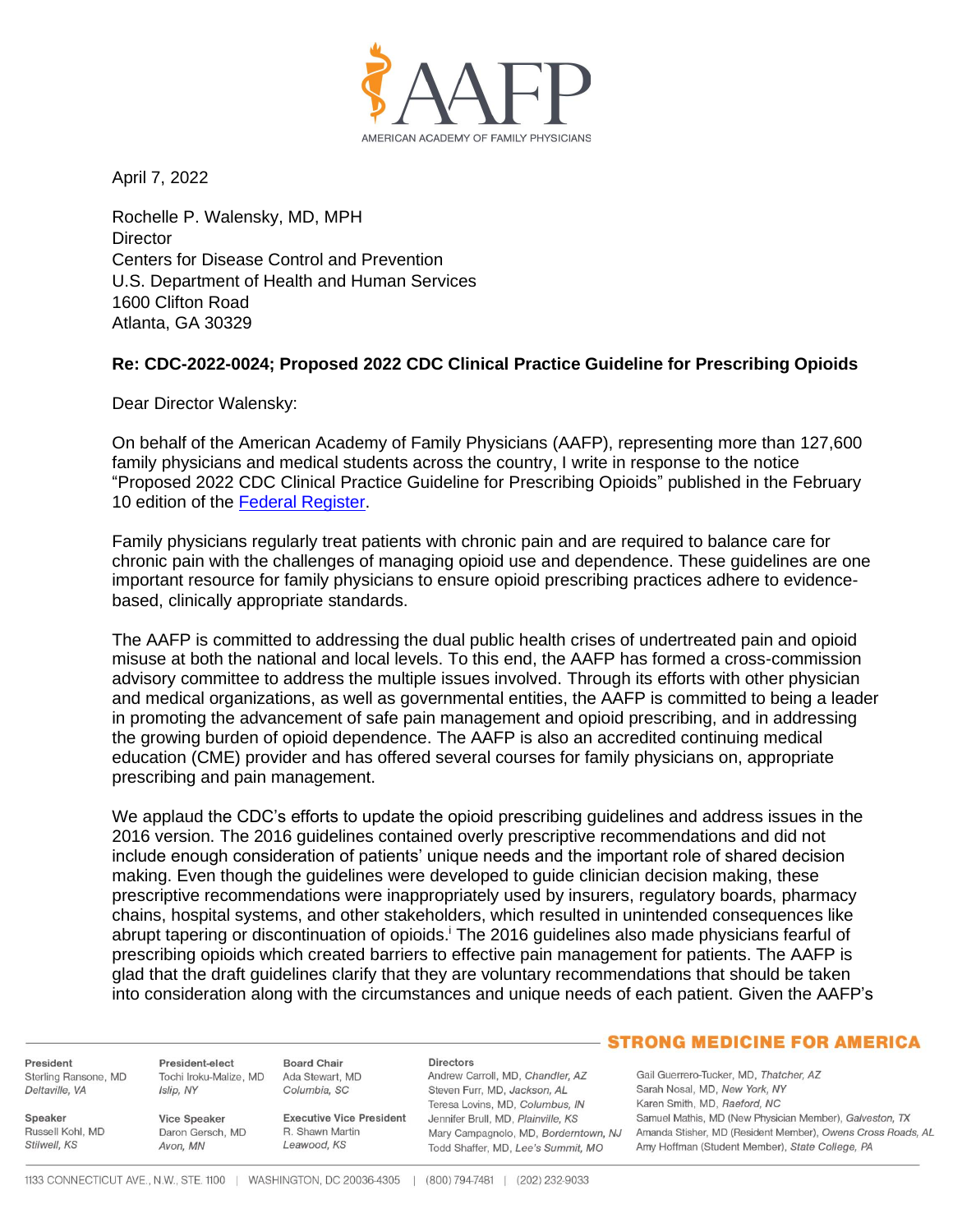## April 7, 2022 Director Walensky, MD, MPH Page 2 of 4

commitment to ensuring appropriate opioid prescribing practices, we appreciate the opportunity to provide additional comments on the proposed guidelines.

## General Comments

The AAFP understands that opioid prescribing can be complex. However, the length of the prescribing guidelines limits the utility of the document for practicing physicians. **The AAFP recommends reducing the amount of background information, particularly that which is out of scope for the guidelines or is reviewed elsewhere**. For example, discussion around the revision process could be addressed elsewhere and repetition about what is not included in the guidelines is not necessary. Streamlining the guidelines would make them more valuable for physicians.

Additionally, many physicians already follow the CDC's 2016 version of these guidelines. Given the length of the document, it would be helpful to highlight changes included in this version. This would help physicians readily adapt to changes in prescribing guidelines. Thus, we recommend the CDC include a chart or summary of the major changes in the final version of the guidelines.

Current evidence indicates that the majority of overdoses are caused by the use of illicitly manufactured fentanyl or other drugs. The guidelines should acknowledge this more explicitly in either the "Rationale" or "Scope and Audience" sections and make appropriate recommendations for screening and referral to treatment for non-opioid substance use disorder.

Finally, the AAFP appreciates that the CDC has highlighted how historically marginalized communities and individuals have lacked a range of pain management options due to bias and structural inequities. Lack of access to other treatment options and clinical and systemic bias has resulted in pain being differentially untreated or undertreated for different populations. This callout is critical to improving clinician understanding and awareness of historical and current inequities to ensure all patients receive appropriate care. The AAFP also applauds the CDC for inclusion of patients and consumers in the guideline development process and hopes to see continued engagement with patients and consumers in the future.

## Methodology and Evidence Base

The "Methods to develop the recommendations" section describes the development of Category A and B recommendations and highlights the differences between both. Category A is not defined exclusively on the evidence-base but is primarily intended to indicate an option that is applicable to most patient populations. In contrast, Category B recommendations may or may not be applicable to different patient populations and require more shared decision making between physicians and patients. Specifically, the CDC calls out that Category A recommendations are justified despite low quality evidence because of the balance between benefits and harms.

While the AAFP recognizes that recommendations are ranked as Category A because they apply to most patient populations, we are concerned that these strong recommendations are based on low quality evidence, including data from limited clinical observations or expert opinion. **The AAFP recommends the CDC provide explicit rationale for the judgements on the balance of benefits and harms that resulted in the stronger recommendation**.

As currently written, category A recommendations with limited or low-quality evidence indicate "that most patients should receive the recommended course of action". In contrast, category B recommendations with comparable or higher-quality evidence indicate "different choices will be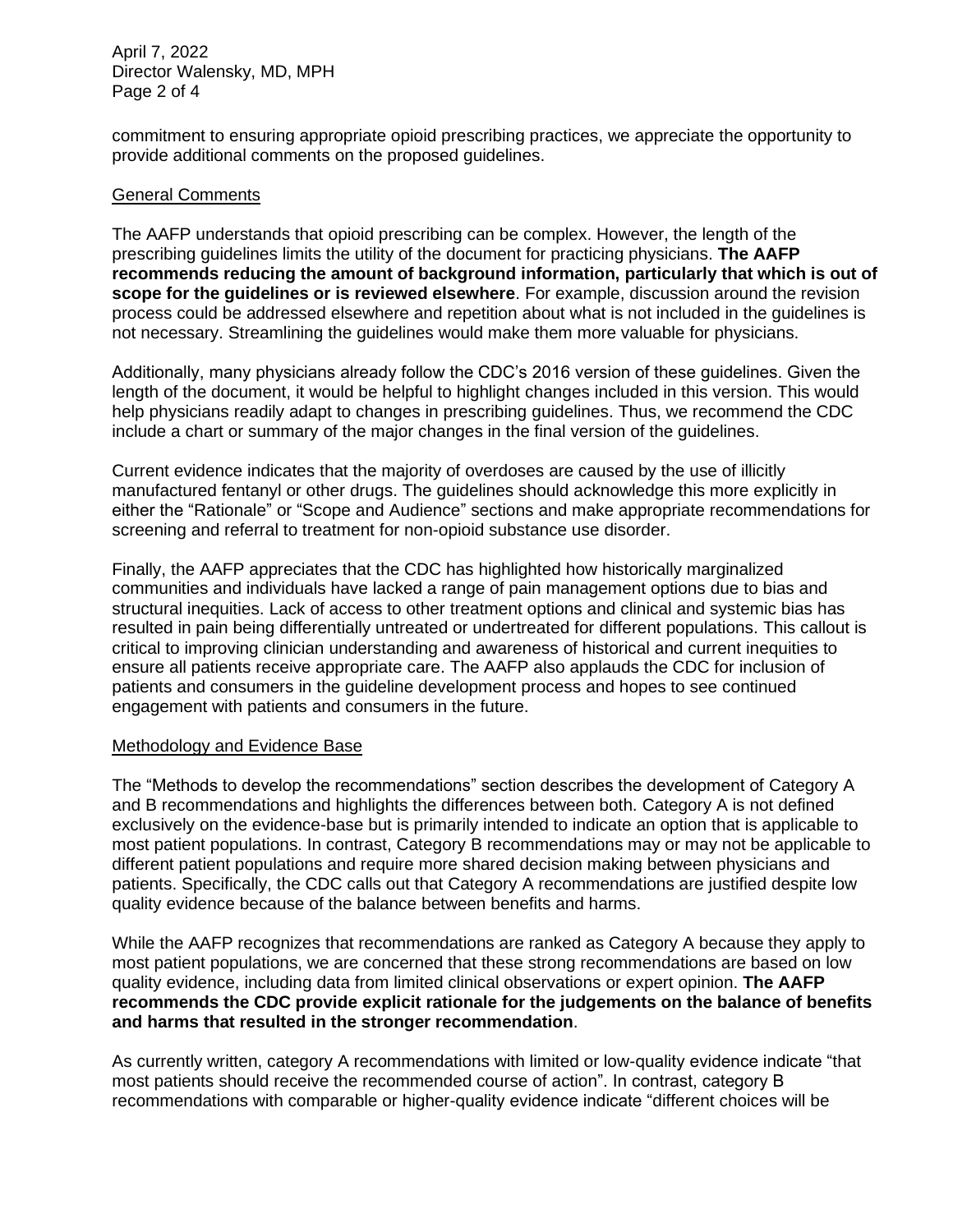April 7, 2022 Director Walensky, MD, MPH Page 3 of 4

appropriate for different patients, requiring clinicians to help patients arrive at a decision consistent with patient values and preferences and specific clinical situations." The AAFP has concerns that the inconsistencies between A and B recommendations creates confusion and may weaken the category A recommendations. **The AAFP recommends the CDC more clearly distinguish between A and B recommendations based on the strength and quality of the supporting evidence, in addition to careful consideration of the benefits versus harms and use consistent language throughout the guidelines**.

#### Recommendations

As mentioned, the AAFP appreciates the CDC's effort to address concerns from the 2016 iteration that resulted in unintended consequences and inappropriate use by insurers, regulatory boards, and other stakeholders. The proposed revisions clearly highlight the intended audience and voluntary nature of these guidelines. To further emphasize this point, the AAFP recommends reordering the principles so that the first principle is:

"Recommendations are voluntary and are intended to support, not supplant, individualized, person-centered care. Flexibility to meet the care needs and the clinical circumstances of a specific patient are paramount."

The AAFP appreciates the CDC's efforts to prevent insurers and regulators from inappropriately interpreting the guideline as recommending any specific limits on prescribing. **However, the AAFP remains concerned that citing a 50 MME per day dosage threshold – even outside of the main recommendation statement – will continue to enable payers and legislators to interfere with clinical decision making by using this threshold to set hard limits, despite organizations like the AAFP advising against such practices.** We recognize that the available evidence indicates there are diminished returns in patient benefit in dosages greater than 50 MME per day and that this is important information to share with physicians and other prescribers. To address these competing priorities, the AAFP recommends the CDC outline how it will engage policymakers and stakeholders to remove prescribing limits and thresholds in existing laws and coverage policies and prevent the implementation of harmful limits in the future. The AAFP further recommends that CDC clarify in the final guidelines that coverage of and access to naloxone should not be limited to patients with a prescribed dosage of more than 50 MME per day.

While toxicology testing is emphasized in both the 2016 and 2022 iterations, the AAFP is concerned by revisions in the proposed guidelines that offers conflicting guidance. The 2022 guidelines recommend that clinicians consider toxicology testing to assess for prescribed medications as well as other prescriptions and non-prescribed controlled substances. CDC also states that there is no evidence that evaluated "the effectiveness of toxicology screening for risk mitigation during opioid prescribing for pain"; that such testing should not be used to dismiss patients from care, that such screening is only "potentially useful" and must be considered in context with other tools, that initial tests may be inexpensive, but confirmatory tests "can add substantial costs." The AAFP finds this to be conflicting and anticipates confusion among clinicians who rely on these recommendations. The guideline should acknowledge past differential harms of toxicology tests and go further in advising against withholding harm reduction or medication for opioid use disorder based on toxicology tests, including for individuals who are pregnant, postpartum and parenting. The guidelines should also recommend obtaining informed consent from the patient when considering the use of urine drug testing and specifically note that urine testing should not, by itself, be a determining factor in whether to discontinue or deny care to a patient.